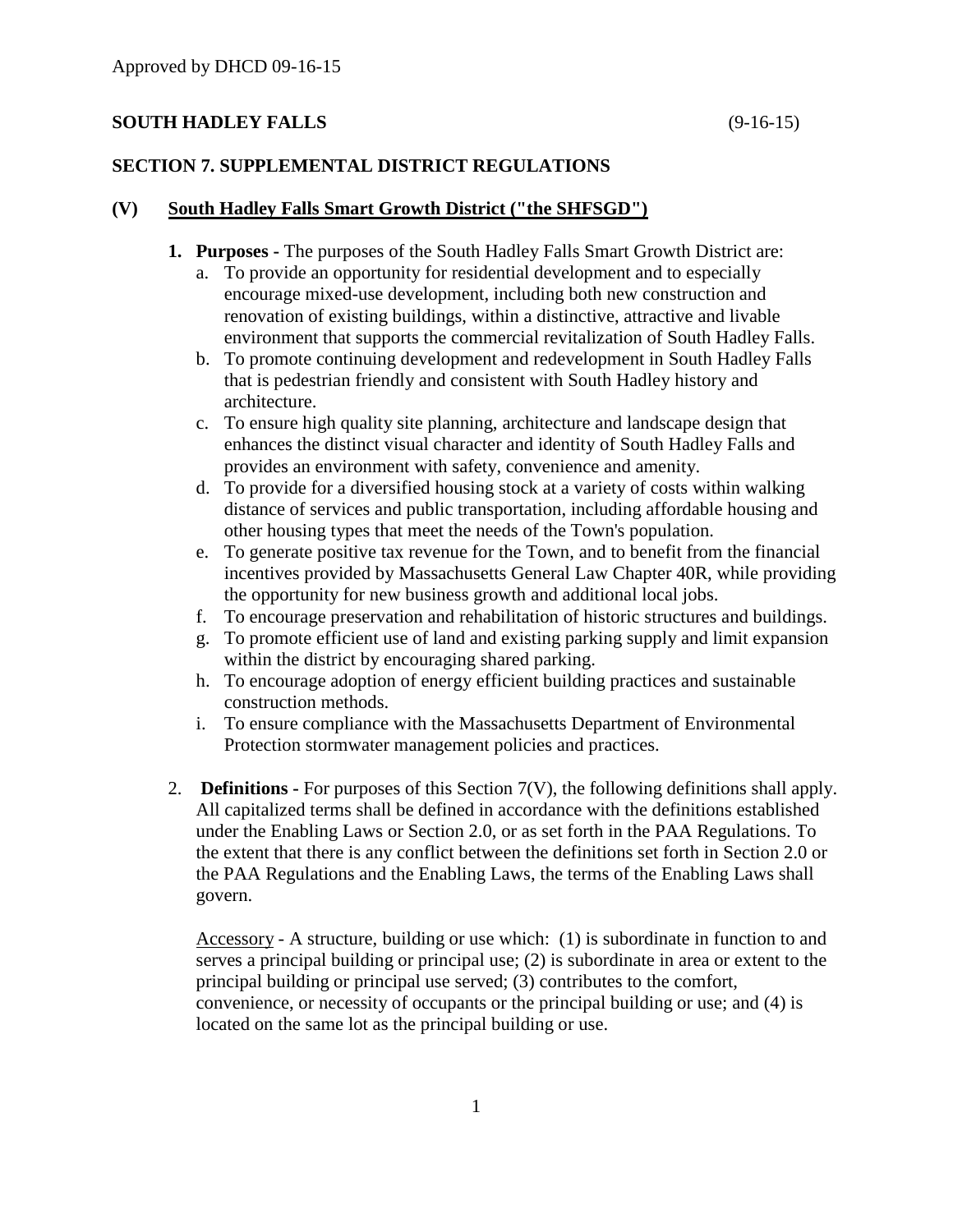Administering/Monitoring Agent – An entity designated by the South Hadley Board of Selectmen, which may be the South Hadley Housing Authority or other qualified housing entity, with the power to monitor and to enforce compliance with the provisions of this Section 7(V) related to Affordable Units, including but not limited to computation of rental and sales prices; income eligibility of households applying for Affordable Units; administration of an approved housing marketing and resident selection plan; and recording and enforcement of an Affordable Housing Restriction for each Affordable Unit in the SHFSGD (See Section  $7(V)(10.)(f.)$ Administrative Regulations – Administrative rules and provisions relative to Plan Approval that are adopted by the Planning Board pursuant to 40R and in its capacity as the 40R Plan Approval Authority under Section 11 . Such rules and regulations and any subsequent amendments must be approved by the Department of Housing and Community Development.

Affordable Homeownership Unit **-** A Dwelling Unit required to be sold to an Eligible Household per the requirements of this Section.

Affordable Housing – Housing that is affordable to and occupied by Eligible Households.

Affordable Housing Restriction **-** A deed restriction of an Affordable Unit meeting statutory requirements in Massachusetts General Law Chapter 184 Section 31 and the requirements of Section 7(V)(10.) of this Article.

Affordable Rental Unit **-** A Dwelling Unit required to be rented to an Eligible Household per the requirements of Section 7(V)(10.).

Affordable Unit **-** The collective reference to Affordable Homeownership Units and Affordable Rental Units

Allowed Use – A Principal, Accessory or other permitted Use listed under Section  $7(V)(5)$ . A Use that is not prohibited under Section  $7(V)(5)$ .

Annual Update **-** A list of all approved and currently proposed Smart Growth Districts within the Town of South Hadley and other associated information, to be filed on or before July  $31<sup>st</sup>$  of each year with the Massachusetts Department of Housing and Community Development pursuant to Massachusetts General Law Chapter 40R and applicable regulations (760 CMR 59.07(1)).

Applicant **-** A landowner or other petitioner who files a plan for a Development Project subject to the provisions of this Section.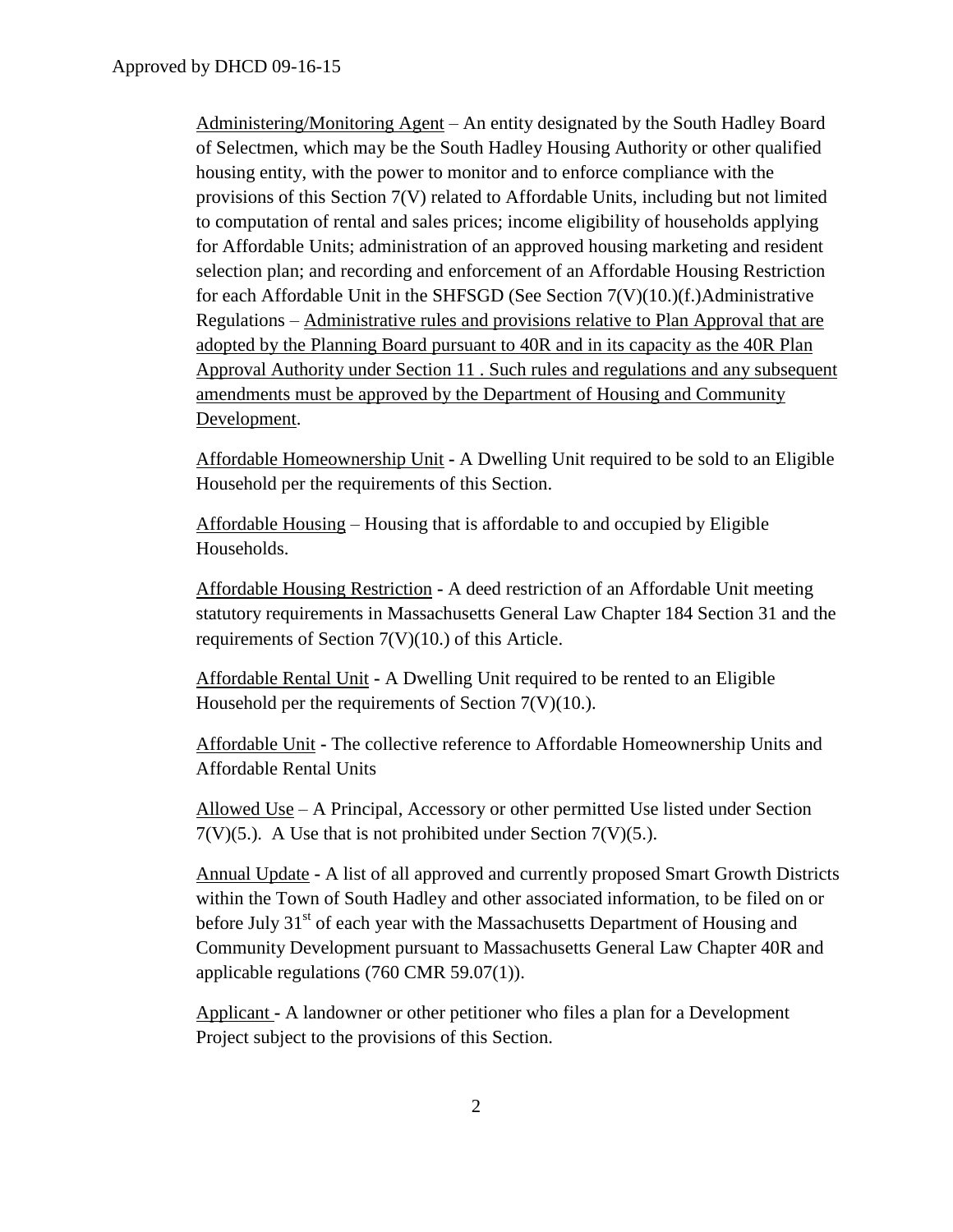Area-wide Median Income **-** The median income, adjusted for household size, as reported by the most recent information from, or calculated from regulations promulgated by, the United States Department of Housing and Urban Development (HUD).

As-Of-Right or As-Of-Right Development **-** A use or Development Project allowable under this Section without recourse to a special permit, variance, zoning amendment, or other form of zoning relief. A Development Project that is subject to the Plan Review requirement of this Section shall be considered an As-Of-Right Development.

Building - A combination of any materials, whether portable or fixed, having a roof, to form a structure for the shelter of persons, animals or property. For the purpose of this definition "roof" shall include awning or any similar covering, whether or not permanent in nature. The word "building" shall be construed, where the context requires, as though followed by the words "or part or parts thereof."

Business - The transacting or carrying on of a trade or commercial enterprise with a view to profit or for livelihood.

Commercial - Any use classified under the category "Business Uses" in Sections 7(V)(5C thru 5G).

Condominium - A system of ownership of real estate, including commercial, industrial, and attached and detached residential dwelling units, established pursuant to the Condominium Act of the Commonwealth of Massachusetts, Chapter 183A of the Massachusetts General Laws, in which the apartments or dwelling units are individually owned and the land and common areas are owned in common. A condominium is not a use or a building type; rather it is a form of ownership that can apply to any use or building type.

Consumer Services **-** A barber shop, dry cleaning or laundry establishment, photographer's shop or studio or similar business where service is provided directly on the premises.

Density - The number of dwelling units per acre of land.

Department or DHCD – the Massachusetts Department of Housing and Community Development.

Design Standards **–** Provisions adopted in accordance with Section 7(V)(19), that shall be applicable to all Development Projects within the SHFSGD that are subject to Plan Review by the Planning Board.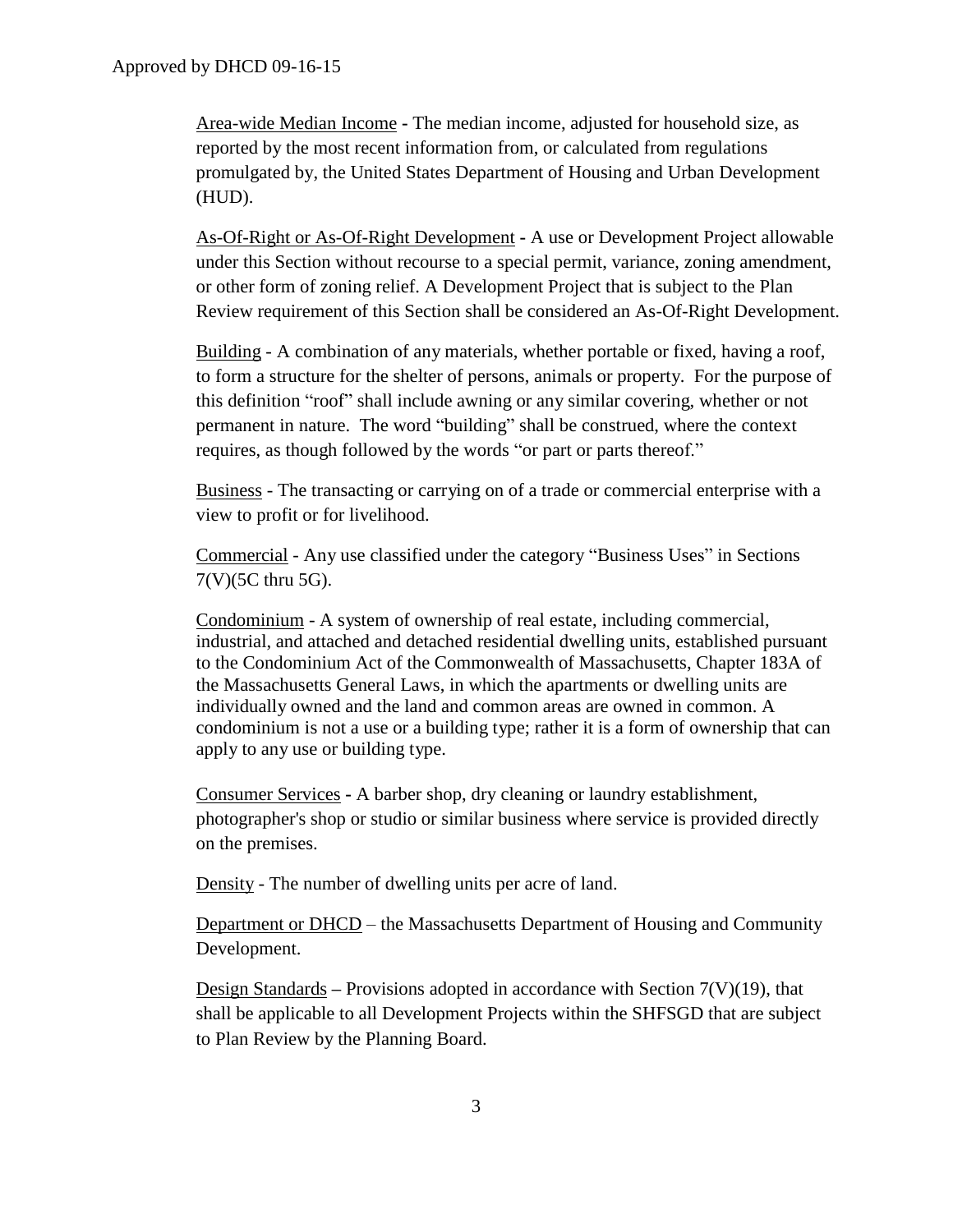Development Project Or Project **-** A residential or mixed use development undertaken under this Section. A Development Project shall be identified as such on the Plan which is submitted to the Planning Board for Plan Review.

Dwelling - A building occupied exclusively as a residence for one or more families.

Dwelling - Single-Family - A detached dwelling containing one dwelling unit.

Dwelling - Two-Family - A dwelling containing two dwelling units.

Dwelling - Three-Family - A dwelling containing three dwelling units.

Dwelling - Multi-Family - A dwelling containing four or more dwelling units.

Dwelling Unit - A room or group of rooms designed and equipped exclusively for use as living quarters for only one family, including provisions for living, sleeping, cooking, and eating. The term shall include mobile homes but shall not include house trailers or recreational vehicles.

Eligible Household **-** An individual or household whose annual income is below eighty percent (80%) of the areawide median income as determined by the United States Department of Housing and Urban Development (HUD), adjusted for household size, with income computed using HUD's rules for attribution of income to assets.

Enabling Laws – M.G.L. Chapter 40R and 760 CMR 59.00

Family - One or more persons occupying a dwelling unit and living as a single housekeeping unit. For purposes of this Section 7.(V):

a. a family shall not exceed four (4) persons not related by blood or marriage, or

b. notwithstanding the above, a family shall be deemed to include a Group Residence, Limited, further defined as a premises licensed, regulated, or operated by the Commonwealth of Massachusetts or operated by a vendor under contract with the Commonwealth for the residential living, care, or supervision in any single dwelling unit of five or more mentally ill or mentally retarded persons or persons with disabilities.

Floor Area - The sum of the areas of habitable or commercially usable space on all floors of a structure, including the interior floor area of all rooms (including bathrooms and kitchens), closets, pantries, hallways that are part of a dwelling unit or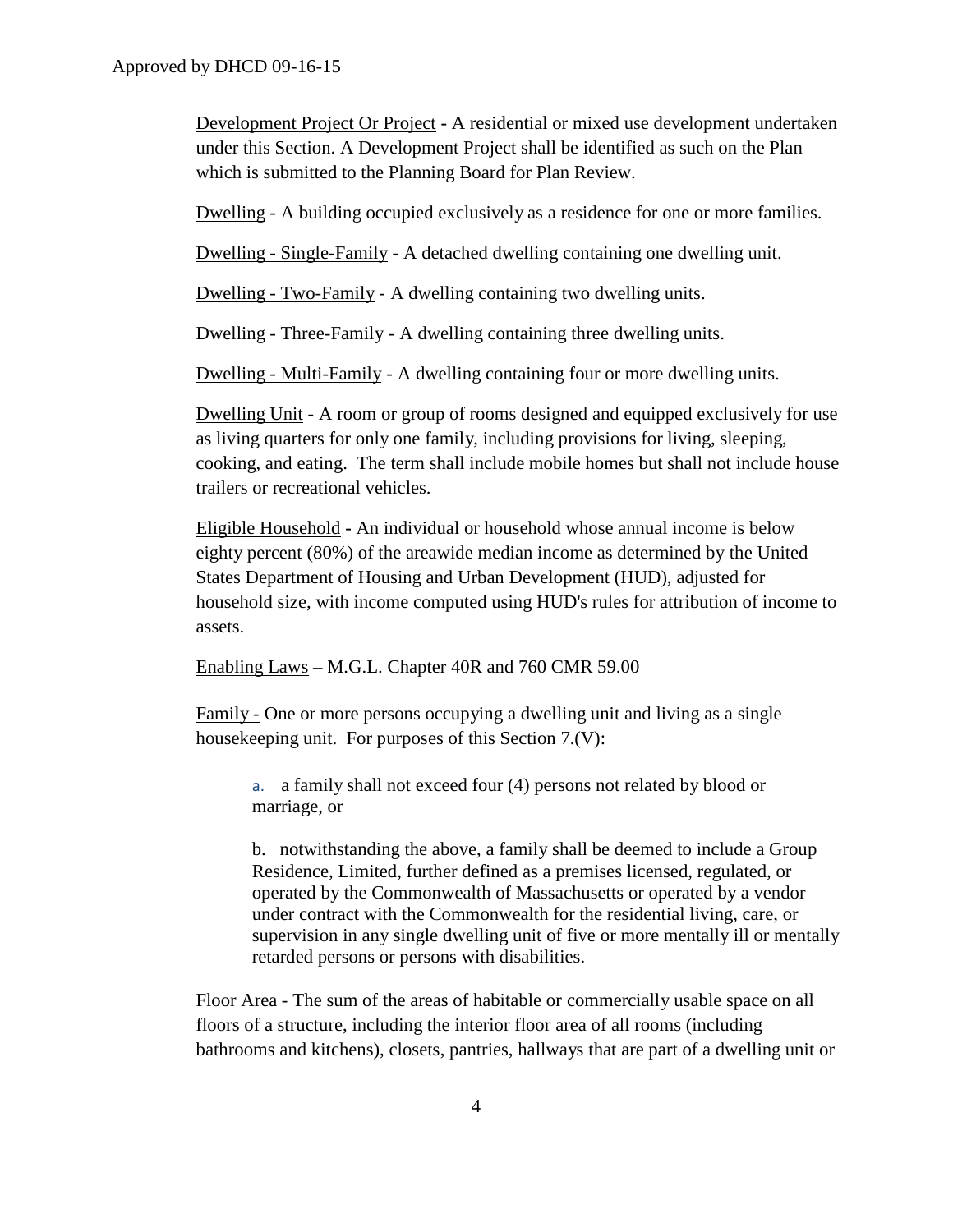inside a commercial building, including habitable finished basements but excluding cellars or unfinished basements.

Frontage - The length of a front lot line adjacent to a street, provided however that the minimum frontage required by this By-Law shall be satisfied by a continuous, uninterrupted segment of such frontage.

Height - The vertical distance between the highest point of the roof of a building and the average finished grade of land on which the building is located. For purposes of this Section 7 (V), the term "height" shall not apply to chimneys, steeples, flag or radio poles, antennas, aerators, required bulkheads, elevator penthouses, or other equipment appurtenances necessitated by the permitted use to which a building is put. In addition, the term, "height" shall not apply to solar energy collectors and equipment used for the mounting or operation of such collectors, provided however that such collectors or equipment shall not impair solar access of other building or other solar installations.

Institutional Use **-** A non-profit or quasi-public use or institution, such as a church, library, public or private school, municipally owned or operated building, structure or land, used for public purpose.

Loading Space - Off-street space logically and conveniently located for bulk pickups and deliveries by truck, scaled to delivery vehicles expected to be used, and accessible to such vehicles when required off-street parking spaces are filled. Required off-street loading space is not to be included as off-street parking space in computation of required off-street parking space.

Lot - A parcel of land which is or may be occupied by a principal building and its accessory buildings, together with such open yard areas as are required under the provisions of this Section 7 (V). To be used for building purposes, such lot must have frontage on a street as defined below, excepting only a preexisting lot exempted by the provisions of Section 6 of Chapter 40A of the Mass. General Laws. A lot line is a boundary of a lot.

Master Plan - The South Hadley Master Plan adopted by the South Hadley Planning Board and Town Meeting, as amended.

Mixed-Use Development Project **-** A Development Project containing a mix of residential uses and non-residential uses as specified in Section  $7(V)(5)$  and subject to all provisions of this Section 7(V).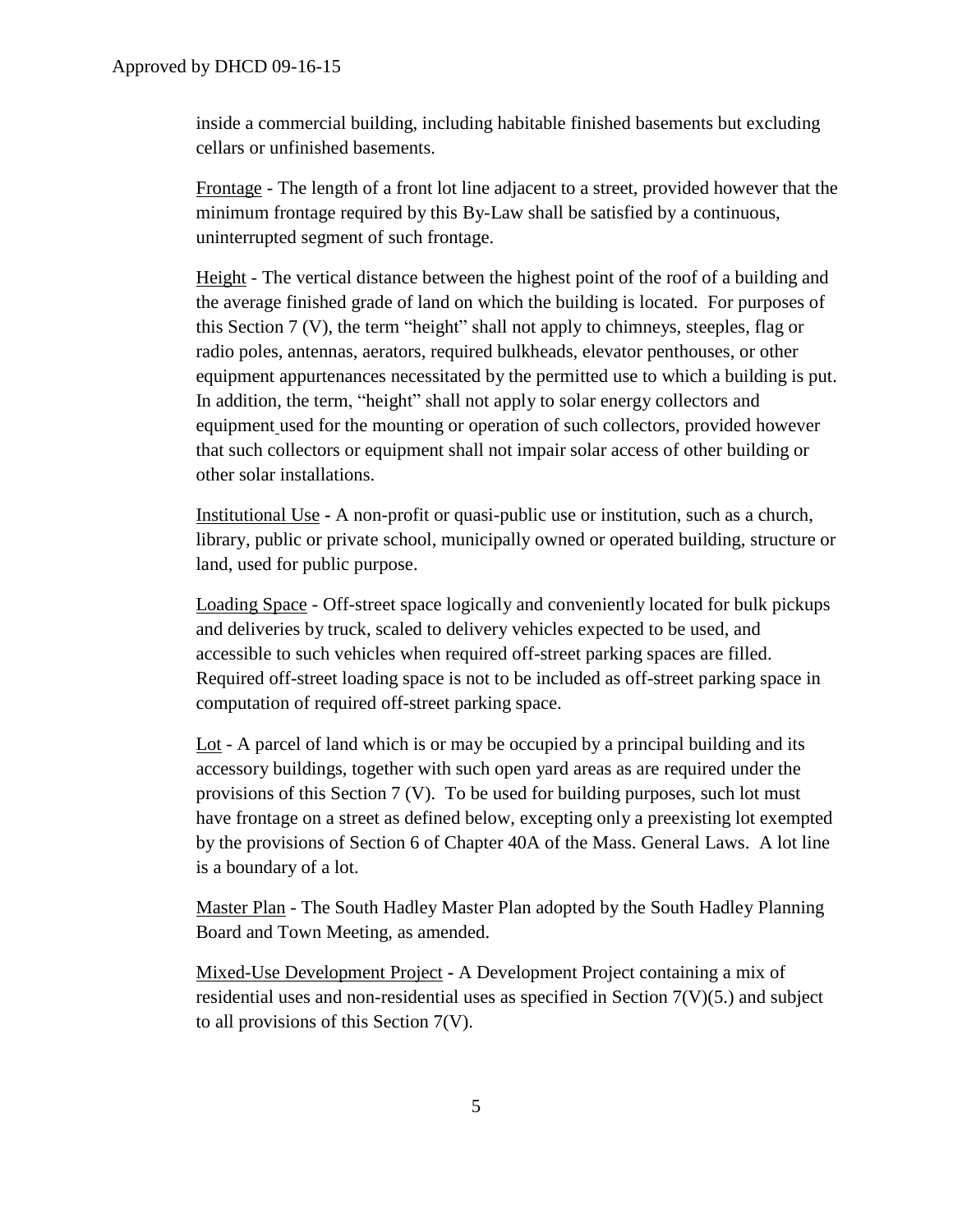Non-Residential Use **-** Office, Retail, Restaurant, Service or Institutional Use, inclusive, or some combination of the same.

Office - A workplace used for the transaction of business or non-profit functions, excluding as principal uses manufacturing, retail construction, and warehousing and including but not limited to professional offices and offices that support or manage on-site or off-site manufacturing, retailing, construction, and warehousing, as well as research laboratories and other facilities in which research activities are conducted. An office that is operated as part of another primary use on the use table shall be considered accessory to that primary use and not a separate use.

Parking (Off-Street) - For purposes of this Section 7 (V), an off-street parking space shall consist of an area for parking an automobile with room for opening doors on both sides, together with properly related access to a street and sufficient maneuvering room, but shall be located totally outside of any street or alley right-ofway.

Plan **-** A plan depicting a proposed Development Project for all or a portion of the South Hadley Falls Smart Growth District and which is submitted to the Planning Board for its review and approval in accordance with the provisions of this Section 7(V).

Plan Approval **-** The Planning Board's authorization, acting as the Plan Approval Authority (PAA) per the Enabling Laws, for a proposed Development Project based on a finding of compliance with this Section and Design Standards after the conduct of a Plan Review.

Plan Approval Authority (PAA) - The South Hadley Planning Board authorized under Section 11 to conduct the Plan Approval process for purposes of reviewing Project applications and issuing Plan Approval decisions within the SHFSGD.

Plan Review **-** The review procedure established by this Article and administered by the Town of South Hadley Planning Board acting as PAA.

Principal Building - The primary use to which the premises are devoted, and the main purpose for which the premises exist.

Principal Use - The primary use to which the premises are devoted, and the main purpose for which the premises exist.

Project – A Residential Project or Mixed Use Development Project undertaken in accordance with the requirements of Section 7(V).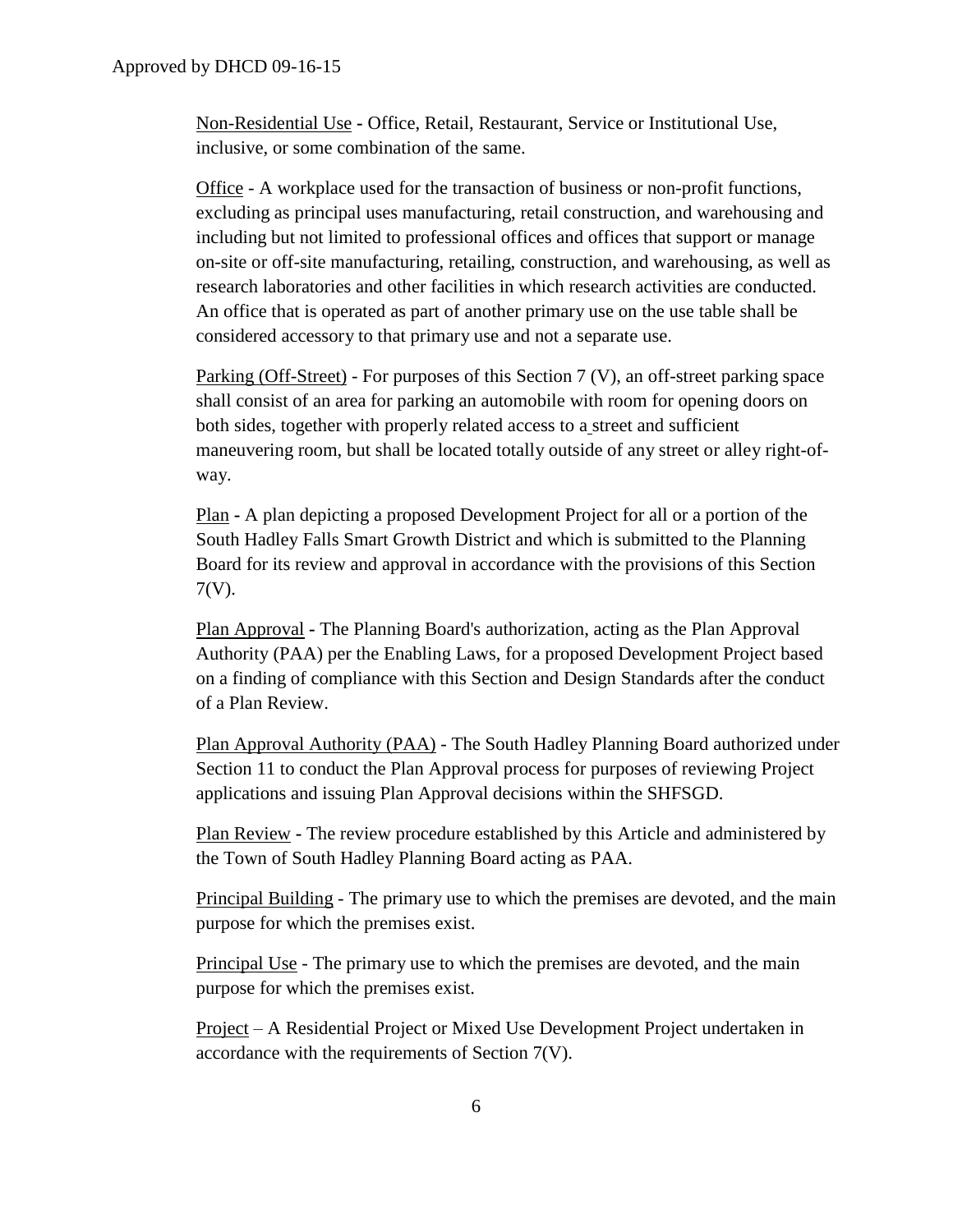Residential Project – A Project that consists solely of residential, parking and accessory uses as defined in Section 7(V)(5).

Residential Use **-** A building or part of a building containing Dwelling Units as defined herein above and parking that is accessory to the Dwelling Units.

Restaurant - A commercial establishment in which the primary activity consists of the preparation and serving of food for consumption on the premises or as take-out, including a bar or pub or other establishment that sells food and alcoholic beverages for on-premises consumption, excluding catering businesses and retail uses that sell prepared food.

Retail/Retail Sales - An establishment selling goods directly to the general public for personal and household consumption, including but not limited to an appliance store, bakery, delicatessen, drug store, florist, grocer, hardware store, liquor store, newsstand, shoe store, stationery store, convenience store, and variety store, excluding a restaurant.

School - A building devoted to the instruction or education in primary, secondary, high school, or post-high school grades.

Service - The performance of any act for the benefit of another with a view to profit or for a livelihood.

Setback - The minimum required unoccupied space or distance between lot line, and any part of a principal or accessory building nearest such lot line, such unoccupied space or area extending the entire distance across the lot. Front, side and rear setback lines are identified in accordance with the diagram below: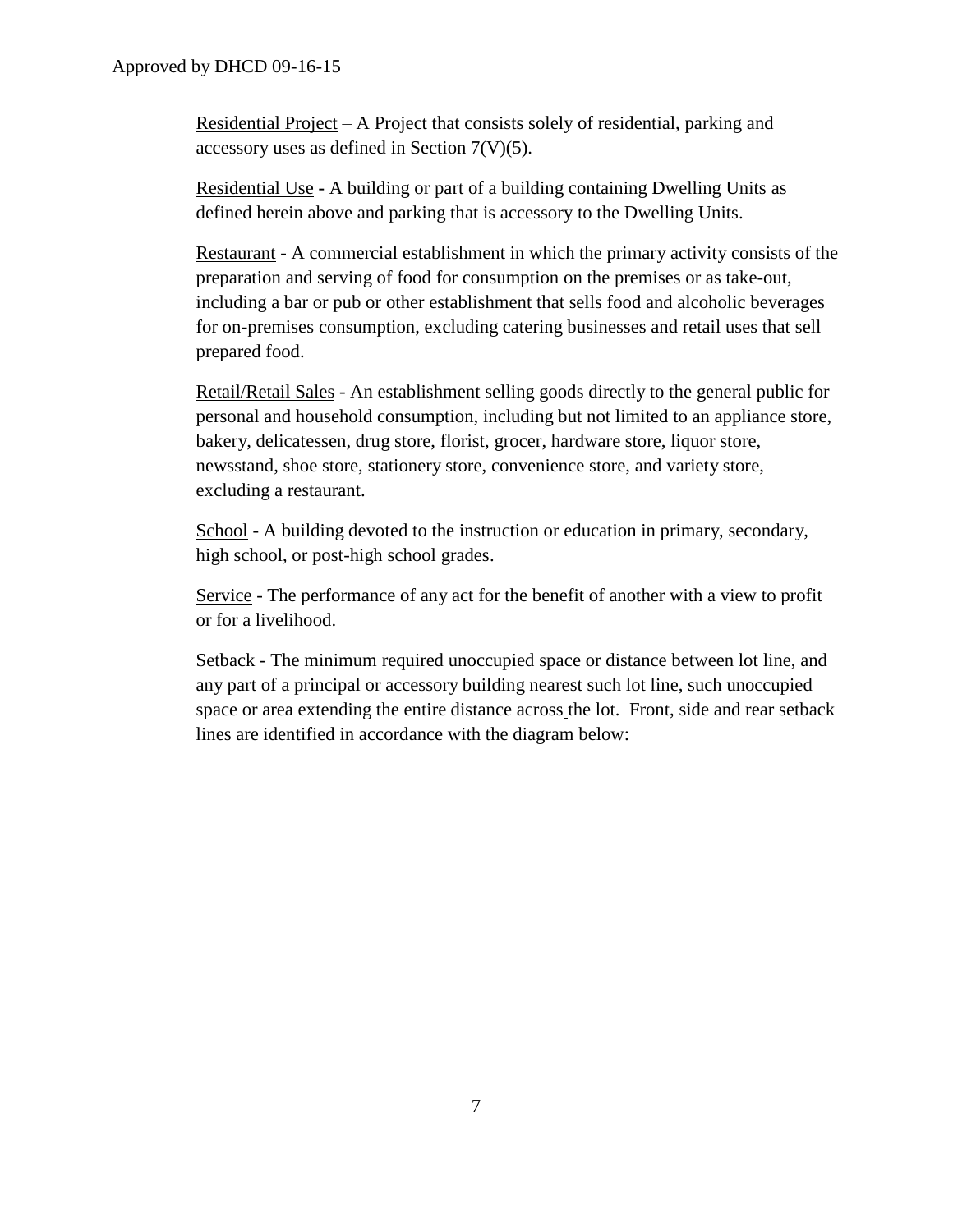

Street - A way, whether public or private, set aside for the passage of persons, animals or vehicles, and which is: (1) a public way accepted by the Town or a way which the Town Clerk certifies is maintained and used as a public way; or (2) a way shown on a plan approved and endorsed by the Planning Board in accordance with Chapter 41 of the Mass. General Laws (Subdivision Control Law); or (3) a way in existence when said Subdivision Control Law became effective in South Hadley having, in the opinion of the Planning Board, sufficient width, suitable grades and adequate construction to provide for the needs of vehicular traffic in relation to the proposed use of the land abutting thereon or served thereby, and having sufficient and adequate municipal services to serve such land and the buildings erected or to be erected thereon.

Structure - A combination of materials assembled at a fixed location to give support or shelter, such as a building, framework, retaining wall, tent, reviewing stand, platform, bin, tower, fence, sign, pole, mast, or the like. The word "structure" shall be construed, where the context allows, as though followed by the words "or part or parts thereof."

Smart Growth District **-** An Overlay Zoning District adopted pursuant to Massachusetts General Law Chapter 40R, in accordance with the procedures for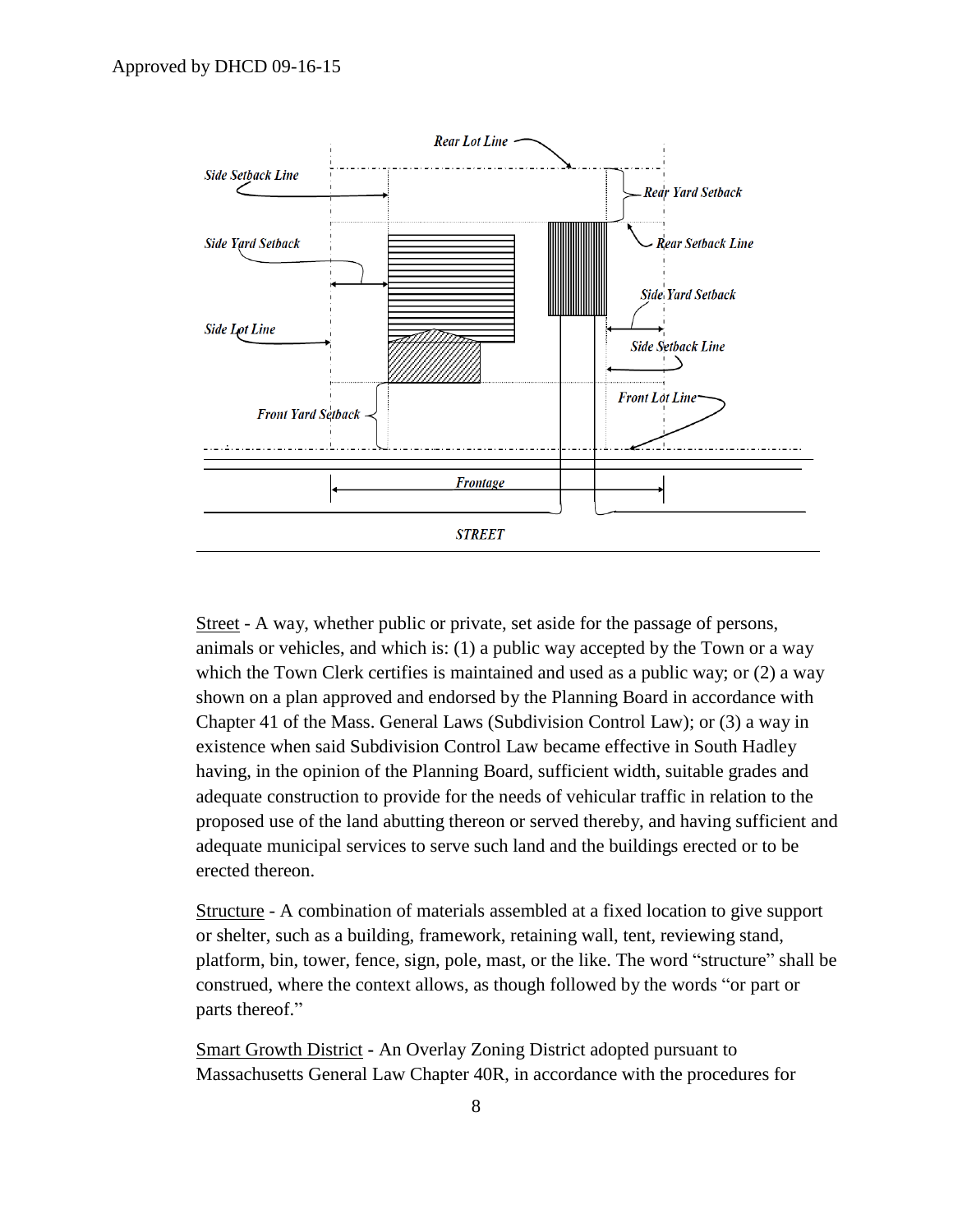zoning adoption and amendment as set forth in Massachusetts General Law Chapter 40A and approved by the Department of Housing and Community Development pursuant to Massachusetts General Law Chapter 40R and applicable regulations.

Underlying Zoning **-** The zoning requirements adopted pursuant to Massachusetts General Law Chapter 40A that are otherwise applicable to the geographic area in which the SHFSGD is located, as said requirements may be amended from time to time.

Unrestricted Unit **-** A Dwelling Unit that is not restricted as to rent, price or eligibility of occupants.

Use - The purpose for which land or a building or structure is arranged, designed, intended or erected, or for which land or a building or structure is or may be occupied.

- **3. Scope and Authority -** The South Hadley Falls Smart Growth District is established pursuant to the Enabling Laws, and shall be deemed to overlay the parcels as shown on the Zoning Map of the Town of South Hadley, as amended. The Underlying Zoning shall remain in effect, and the Applicant shall have the option of applying for Plan Approval pursuant to the zoning controls set forth in this Article or complying with all applicable zoning controls set forth in the Zoning Bylaw of the Town of South Hadley for the underlying district(s) or for other overlay zoning that may be therein defined. Development Projects proceeding under this Article shall be governed solely by the provisions of this Article and shall be deemed exempt from the standards and/or procedures of the Underlying Zoning and other overlay provisions, including limitations upon the issuance of building permits for residential uses related to a rate of development or phased growth limitation or to a local moratorium on the issuance of such permits, or to other building permit or dwelling unit limitations.
- **4. Establishment and Delineation of the SHFSGD -** The South Hadley Falls Smart Growth District is an overlay district that is superimposed over the Underlying District. The boundaries are delineated as the "South Hadley Falls Smart Growth District" on the Official Zoning Map of the Town of South Hadley on file in the office of the Town Clerk, said map hereby made a part of the South Hadley Zoning Bylaw.
- **5. Allowed and Prohibited Uses -** Any use not listed herein as an Allowed Use is deemed prohibited.

**Allowed Uses -** The following uses shall be permitted As-Of-Right in the SHFSGD upon Plan Approval pursuant to the provisions of this article:

- a. Multi-Family Dwelling
- b. Single-Family, Two-Family and Three-Family Dwelling\*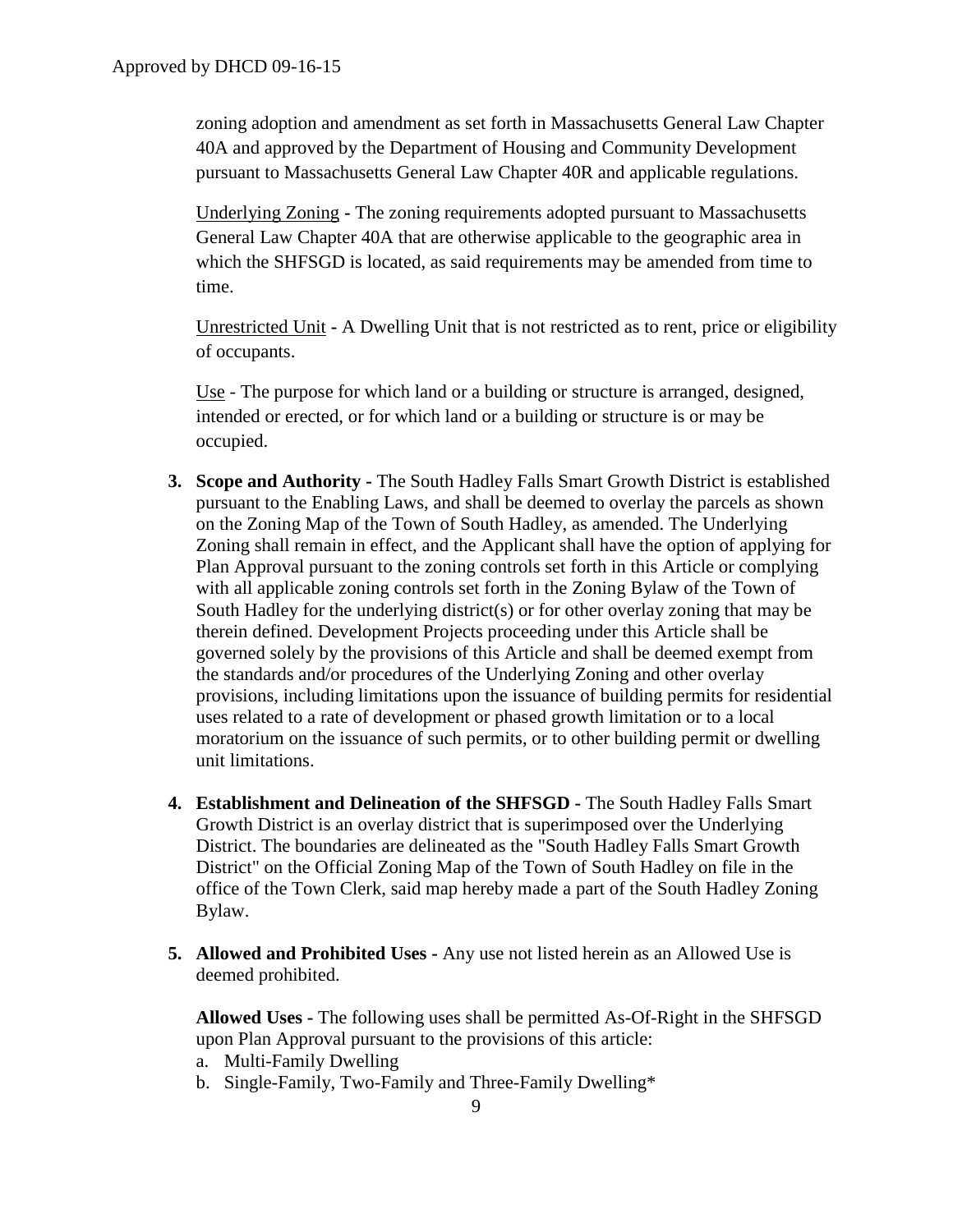- c. Office \*
- d. Retail \*
- e. Restaurant (excludes drive-through windows)\*
- f. Institutional \*
- g. Consumer Service \* \*Only as part of a Mixed-Use Development; see Section  $7(V)(7)$  below

In addition to the Allowed Uses listed above, the following uses are permitted As-Of-Right for Development Projects within the SHFSGD subject to the requirements of this Article:

- h. Parking accessory to any of the above permitted uses, including surface, garageunder, and structured parking
- i. Accessory uses customarily incidental to any of the above permitted principal uses

**Performance Standards** – All permitted uses must comply with the following:

- a. Does not regularly emit noxious odors, or dust particles, or smoke, or poses danger, such as manufacture of acids, gases, fertilizers and glue, petroleum refining, reduction of animal matter, and manufacture of cement, gypsum, or explosives.
- b. Does not present a danger to persons within or outside the District by reason of emission of odor, fumes, gases, particulate matter, smoke, noise, vibration, glare, radiation, electrical interference, threat of fire or explosion, or any other reason.
- c. Complies with the town Stormwater Management Bylaw as provided to DHCD on September 18, 2015, regardless of the amount of area being disturbed. Until such time that the Town of South Hadley has qualified for a density bonus payment under 760 CMR 59.06(2) for one or more 40R bonus units permitted within the SHFSGD, any subsequent amendments to Stormwater Management Bylaw shall not apply to Development Projects in the SHFSGD until DHCD has received written notice of such amendment(s) and determined that such amendment(s) does not Unduly Restrict development within the SHFSGD as per 760 CMR 59.02.
- **6. Dimensional and Other Requirements -** Applications for Plan Approval shall be governed by this Section and the Design Standards for the South Hadley Falls Smart Growth District.

| <b>Dimensional Requirement</b>                                      |           |
|---------------------------------------------------------------------|-----------|
| Maximum Floor Area Ratio (FAR) (Gross Floor Area <i>I</i> Lot Size) | 3         |
| Maximum Building Height                                             | 45 feet   |
| Minimum Lot Frontage                                                | 50 feet   |
| Maximum Lot Coverage                                                | $N/A$ *** |
| Minimum Lot Area                                                    | $N/A***$  |
| Number of Buildings per lot                                         | $N/A***$  |
| <b>Maximum Building Frontage</b>                                    | 300 feet  |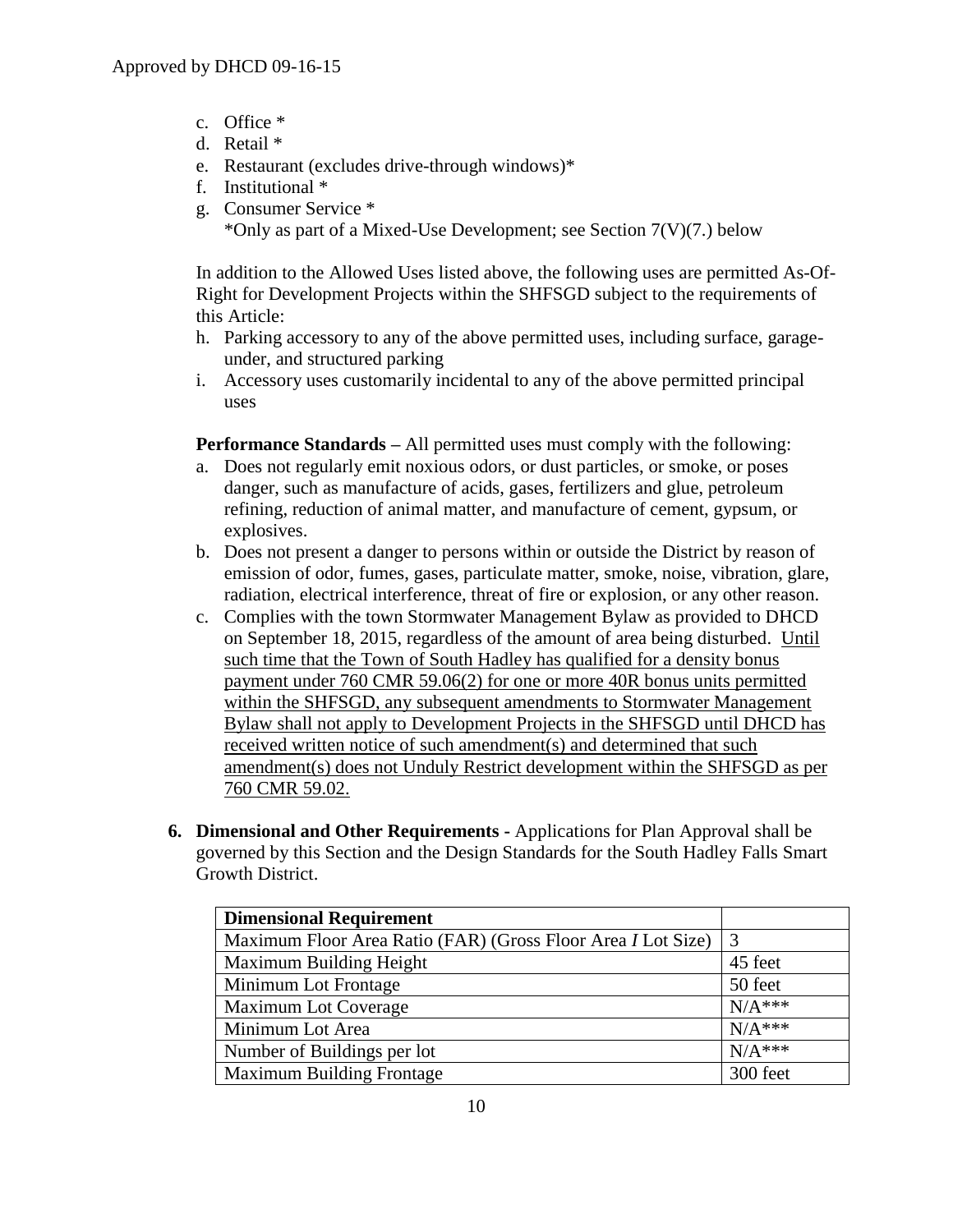| Minimum Front Setback*                                                       | 0 feet  |
|------------------------------------------------------------------------------|---------|
| Maximum Front Setback*                                                       | 10 feet |
| Minimum Side <i>I</i> Rear Setback <sup>**</sup> abutting a Residential Zone | 15 feet |
| Minimum Side <i>I</i> Rear Setback <sup>**</sup> in SHFSGD or abutting       | 0 feet  |
| Business-B                                                                   |         |
| Interior Setback (between buildings on same lot)                             | 15 feet |

\*See 7.1.1 of the Design Standards for front facade setback requirements \*\*See 7.1.2 of the Design Standards for building step-back requirements \*\*\*No requirement or limitation applies

- a. Residential Density Allowances The minimum Multi-Family Residential density shall be 20 units per acre and the maximum Multifamily Residential Density shall be 24 units per acre for all lots and all buildings. The Single-Family Residential Density shall be a maximum of up to 8 units/acre and Two-Family and Three-Family Residential Density shall be a maximum of up to 12 units/acre.
	- i. The Planning Board may provide a waiver, including permitting a density of less than 20 units per acre for Multi-Family, as specified in Section 7(V)(12.) to promote the renovation or adaptive reuse of existing buildings.
- b. Contiguous Lots In the SHFSGD, where two or more lots are contiguous or are separated by a right-of-way, such lots may be considered as one lot for the purpose of calculating maximum lot coverage; parking requirements; minimum useable open space; and Dwelling Units per acre.
- c. Age-Restricted Housing Units An Applicant may propose a Residential or Mixed-Use Development Project in which all Dwelling Units are designed for or are accessible to the elderly or the handicapped under all applicable laws and regulations, provided that not less than twenty-five percent (25%) of the housing units in any such Development Project shall be Affordable Units. All such Development Projects shall be governed by the requirements of this Section and the Design Standards.
- **7. Mixed-Use Development** Development Projects may include a portion not to exceed 50% of the total gross floor area to be used for non-residential uses including Office, Retail, Restaurant, Service or Institutional Uses. Residential units must generally be located above the first-floor but may be permitted in first floor portions of the building where that portion of the building fronts on a public way, the Planning Board must determine that it is principally a residential street or that such first floor residential use would be in keeping with the character of the adjoining land uses.

### **8. Off-Street Parking and Loading**

a. Off-Street Parking - Retail stores, offices and Consumer Service establishments located within three hundred (300) feet of a public off-street parking facility shall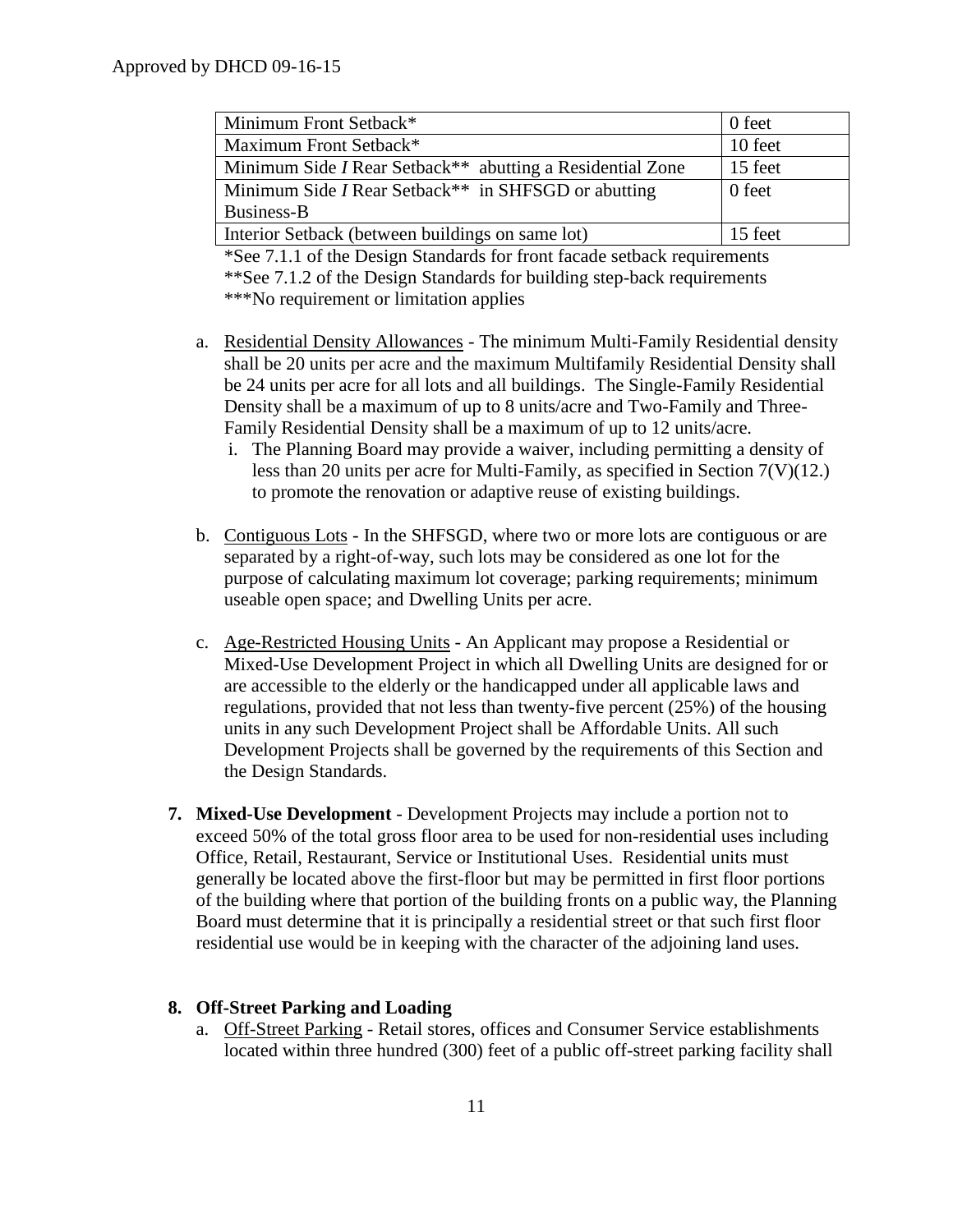be exempt from off-street parking requirements. In all other cases, off-street parking shall be provided to meet the following minimum requirements:

| <b>USE</b>                                                  | <b>Number of Parking Spaces</b> |
|-------------------------------------------------------------|---------------------------------|
| <b>Retail or Restaurant</b>                                 |                                 |
| Office and Institutional                                    | $2$ per 1,000 square feet       |
| <b>Residential Units</b>                                    | $1.25$ per unit                 |
| <b>i</b> Other Non-Residential, less than 2,000 square feet |                                 |
| mother Non-Residential, 2,000 square feet or more           | 1 per $2,000$ square feet.      |
| dleasable space in excess of 2,000 square feet              |                                 |

icated above, off-street parking is not required for Other Non-Residential uses in the district unless such use exceeds 2,000 square feet of net floor area.

b. Off-Street Loading & Delivery - Off-street loading spaces shall be provided to meet or exceed the following minimum requirements:

| Use                                             | <b>Number of Parking Spaces</b> |
|-------------------------------------------------|---------------------------------|
| Restaurant - leasable space in excess of 2,000  | 1 space per 2,000 square        |
| square feet                                     | feet                            |
| Other allowed Secondary Use - leasable space in | 1 space per 5,000 square        |
| excess of 2,000 square feet                     | feet                            |

The Planning Board may waive the loading space requirement if the Applicant provides a plan proving that the loading space is not needed or can be shared.

- c. Location of Parking Any surface parking lot shall, to the maximum extent feasible, be located at the side or rear of a building, relative to any public right-ofway, public open space, or pedestrian way. In no case shall surface parking for new construction be permitted within the required front yard setbacks.
- d. Waiver of Parking Requirements The Planning Board may grant a Plan Approval making such modifications in the standards or prescribe safeguards and conditions as it shall warrant appropriate, provided that it finds that it is impractical to meet the standards and that such modifications are appropriate by reason of the proposed use and will not result in or worsen parking or traffic problems in the SHFSGD. The Planning Board may impose conditions of use or occupancy appropriate to such modifications.
- e. Shared Use of Required Parking Shared use may be made of required parking spaces by intermittent use establishments, for example, churches, assembly halls or theaters, whose peak parking demand is only at night or on specific days of the week; by other uses whose peak demand is only during the day; or in public parking lots. At the time of application, a formal agreement shall be made in writing by the owners of the uses involved concerning the number of spaces involved, substantiation of the fact that such shared use is not overlapping or in conflict, and the duration of the agreement.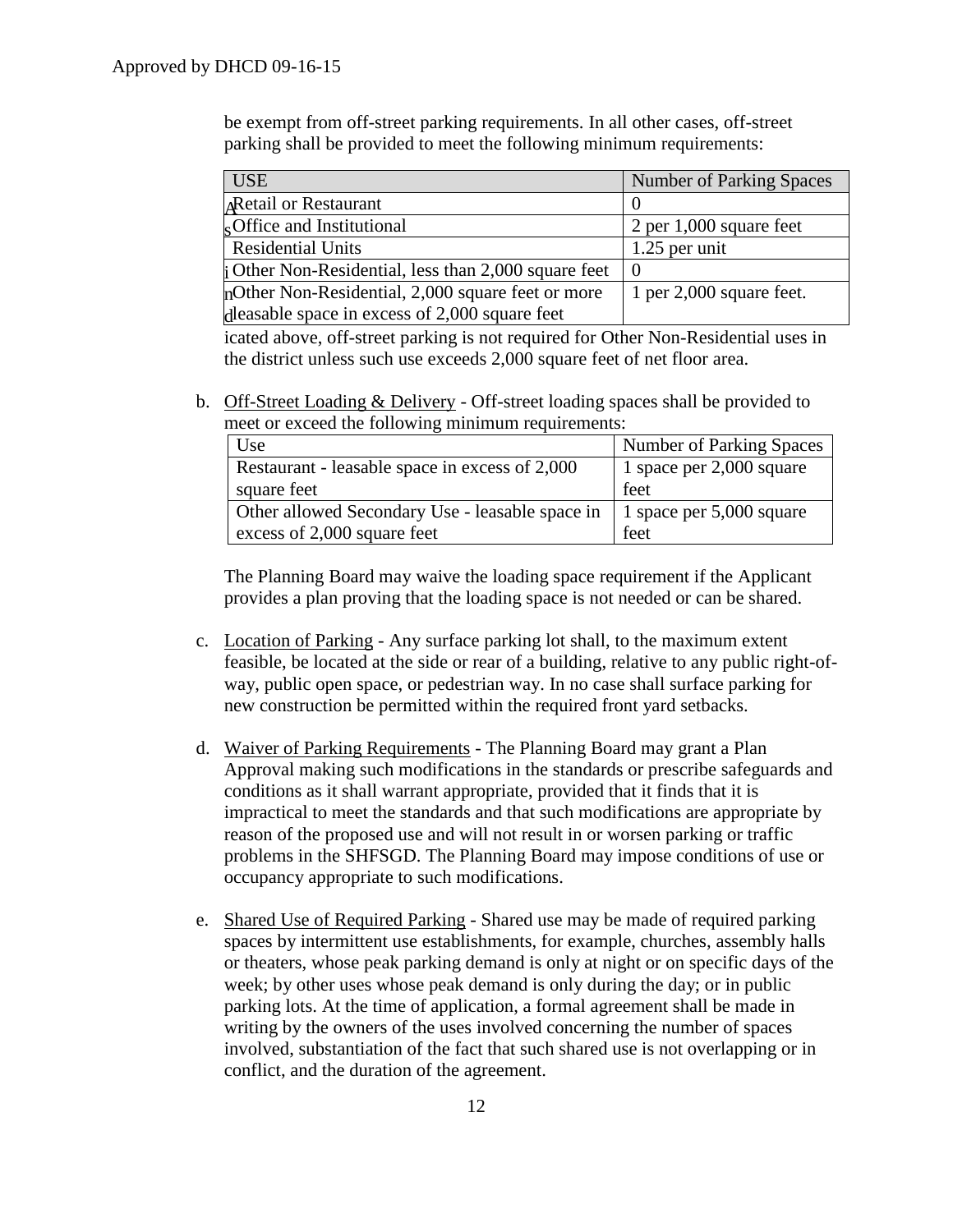The applicant shall demonstrate that shared spaces will meet parking demands by using accepted methodologies (e.g., the Urban Land Institute Shared Parking Report, ITE Shared Parking Guidelines, or other industry established studies on shared parking).

- f. Cooperative Establishment and Operation of Parking Areas Required spaces for any number of uses may be provided in a combined lot or lots (public or private), provided that the number of spaces in the combined facility shall not be less than the sum of those required of the individual uses, with allowances made, upon formal designation, for night use or for separate and distinct working shifts, and provided also that such lot or lots shall be within 600 feet of the principal buildings served.
- g. Parking Design Parking shall be designed and constructed to comply with all applicable disability access requirements including but not limited to the Americans with Disabilities Act (ADA) and 521 CMR.
- **9. Open Spaces and Recreational Areas** The site design for Development Projects may include common open space and facilities. Where proposed, the plans and any necessary supporting documents submitted with an application for Plan Approval within the SHFSGD shall show the general location, size, character, and general area within which common open space or facilities will be located. The plans and documentation submitted to the Planning Board shall include a description of proposed ownership and maintenance provisions of all common open space and facilities and, if requested by the Planning Board, any necessary restrictions or easements designed to preserve the open space and recreational areas from future development. Upon consideration of the above information, the Planning Board may approve a waiver as provided for in Section  $7(V)(12)$  for a front setback to allow for common open space or facilities.
- **10. Affordable Housing** Affordable Units shall comply with the following requirements:
	- i. The monthly rent payment for an Affordable Rental Unit, including utilities and parking, shall not exceed thirty percent (30%) of the maximum monthly income permissible for an Eligible Household, assuming a household size equal to the number of bedrooms in the unit plus one, except in the event of an Eligible Household with a Section 8 voucher in which case program rent limits shall apply.
	- ii. For an Affordable Homeownership Unit the monthly housing payment, including mortgage principal and interest, private mortgage insurance, property taxes, condominium and/or homeowner's association fees, insurance, and parking, shall not exceed thirty percent (30%) of the maximum monthly income permissible for an Eligible Household, assuming a household size equal to the number of bedrooms in the unit plus one.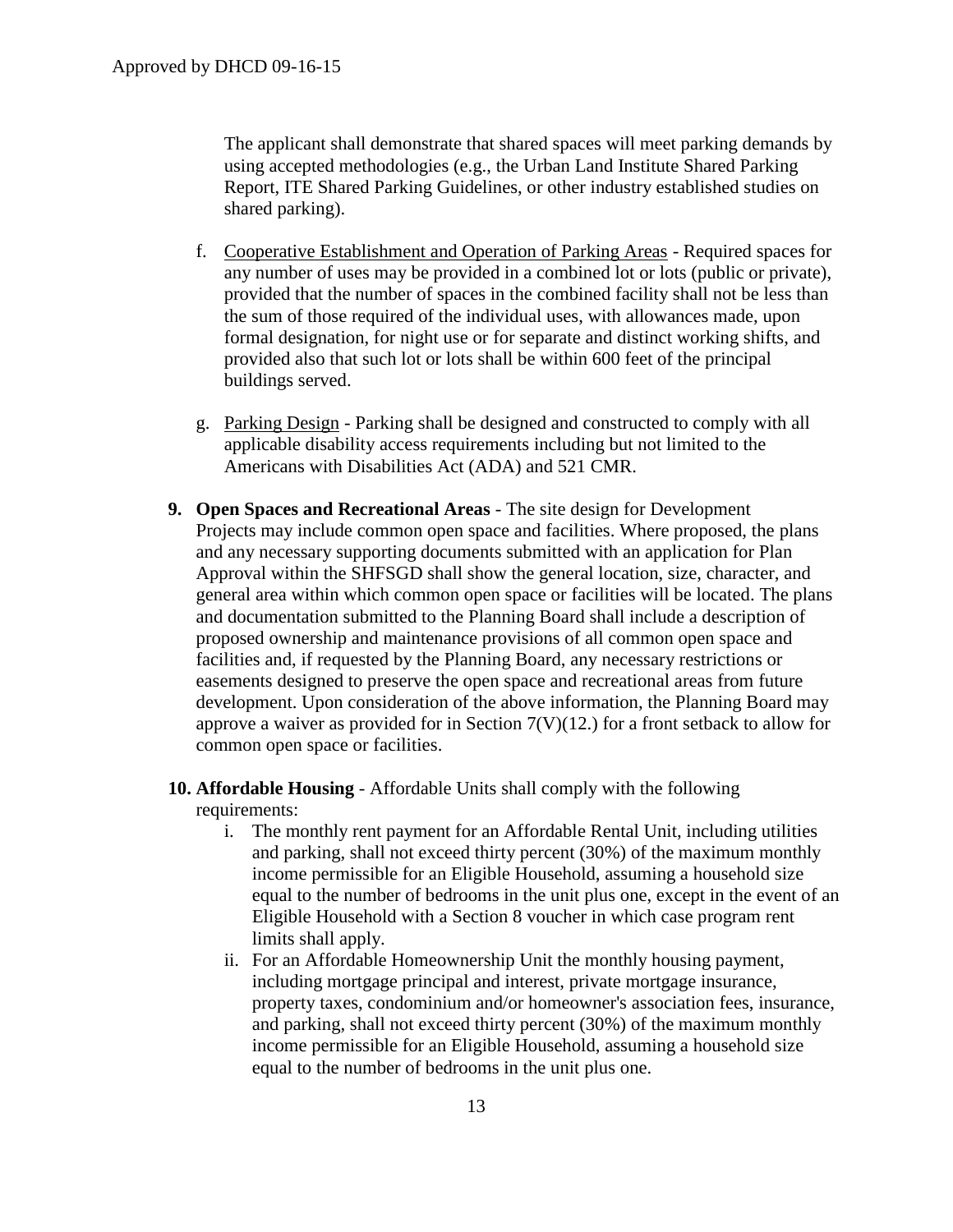- iii. Affordable Units required to be offered for rent or sale shall be rented or sold to and occupied only by Eligible Households.
- a. Number of Affordable Units Twenty percent (20%) of all Dwelling Units and twenty-five percent (25%) of all rental Dwelling Units constructed in a Development Project shall be Affordable Units. Provided however, for Development Projects in which all of the Dwelling Units are limited to occupancy by elderly persons and/or by persons with disabilities, twenty-five percent (25%) of the Dwelling Units shall be Affordable Units, whether the dwelling units are rental units or ownership units.
- b. Fractional Units When the application of the percentages specified in Subsection 7.(V)(10)(a.) results in a number that includes a fraction, the fraction shall be rounded up to the next whole number.
- **c.** Design and Construction Affordable Units must be dispersed equitably and proportionately throughout a Development Project, including, where applicable, across all buildings, floors and unit types. Affordable Units must be comparable in initial construction quality and exterior design to the Unrestricted Units. However, nothing in this section is intended to limit a homebuyer's rights to renovate a Dwelling Unit under applicable law. The Affordable Units must have access to all on-site amenities. Affordable Units shall be finished housing units. All Affordable Units must be constructed and occupied not later than concurrently with construction and occupancy of Unrestricted Units. In Development Projects that are constructed in phases, Affordable Units must be constructed and occupied in proportion to the number of units in each phase of the Development Project.
- d. Unit Mix The total number of bedrooms in the Affordable Units shall be at least proportionate to the total number of bedrooms in all units of the Project of which the Affordable Units is part.
- e. Affordable Housing Restriction Each Affordable Unit shall be subject to an Affordable Housing Restriction approved by DHCD, pursuant to 40R, and recorded with the County Registry of Deeds or Land Court Registry District of the County. All Affordable Housing Restrictions must include, at minimum, the following:
	- i. A description of the Affordable Homeownership Unit, if any, by address and number of bedrooms; and a description of the overall quantity and number of bedrooms and number of bedroom types of Affordable Rental Units in a Development or portion of a Development which are rental. Such restriction shall apply individually to the specifically identified Affordable Homeownership Unit and shall apply to a percentage of rental units of a rental Development or the rental portion of a Development without specific unit identification.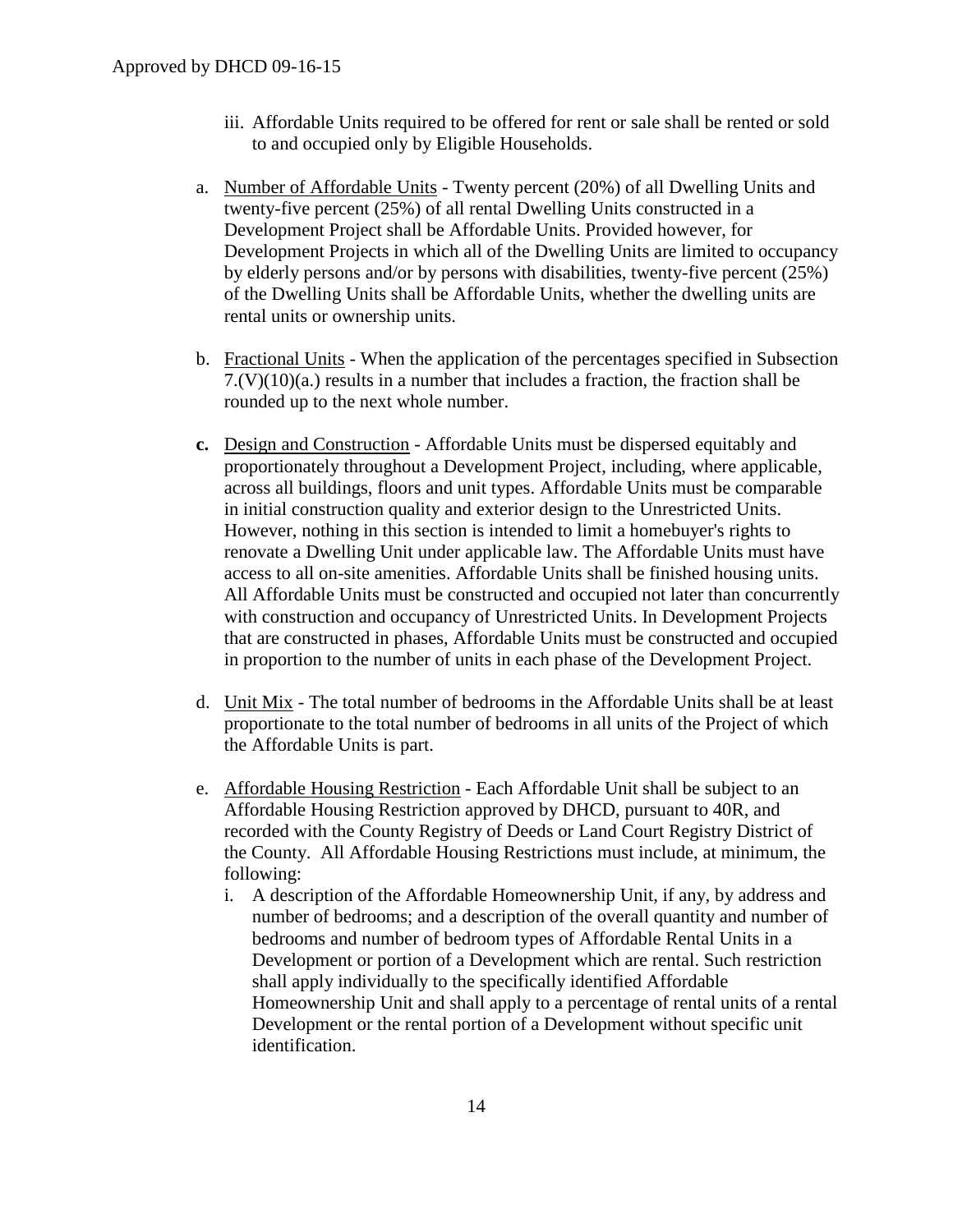- ii. The term of the Affordable Housing Restriction which shall be in perpetuity or for the longest period customarily allowed by law but shall be no less than thirty (30) years.
- iii. The name and address of the Monitoring Agent with a designation of its power to monitor and enforce the Affordable Housing Restriction.
- iv. Reference to a housing marketing and resident selection plan, to which the Affordable Unit is subject, and which includes an affirmative fair housing marketing program, including public notice and a fair resident selection process. If approved by DHCD, pursuant to 40R, the housing marketing and selection plan may provide for local preferences in resident selection. The plan shall designate the household size appropriate for a unit with respect to bedroom size and provide that preference for such unit shall be given to a household of the appropriate size.
- v. A requirement that buyers or tenants will be selected at the initial sale or initial rental and upon all subsequent sales and rentals from a list of Eligible Households compiled In accordance with the housing marketing and selection plan.
- vi. Reference to the formula pursuant to which rent of a rental unit or the maximum resale price of a homeownership unit will be set.
- vii. A requirement that only an Eligible Household may reside in an Affordable Unit and that notice of any lease or sublease of any Affordable Unit shall be given to the Monitoring Agent.
- viii. Provision for effective monitoring and enforcement of the terms and provisions of the Affordable Housing Restriction by the Monitoring Agent.
- ix. Provision that the restriction on an Affordable Homeownership Unit shall run in favor of the Monitoring Agent and the Town of South Hadley, in a form approved by municipal counsel and DHCD pursuant to the Enabling Laws, and shall limit initial sale and re-sale to and occupancy by an Eligible Household.
- x. Provision that the owner(s) or manager(s) of Affordable Rental Unit(s) shall file an annual report to the Monitoring Agent, in a form specified by that agent certifying compliance with the provisions of this Section 7(V)(10.) and containing such other information as may be reasonably requested in order to ensure affordability.
- xi. Provision that the restriction on Affordable Rental Units in a rental Project or rental portion of a Project shall run with the rental Project or rental portion of a Project and shall run in favor of the Monitoring Agent and the Town of South Hadley, in a form approved by municipal counsel and DHCD pursuant to the Enabling Laws, and shall limit rental and occupancy to an Eligible Household.
- xii. A requirement that residents in Affordable Units provide such information as the Monitoring Agent may reasonably request in order to ensure affordability.
- xiii. Designation of the priority of the Affordable Housing Restriction over other mortgages and restrictions.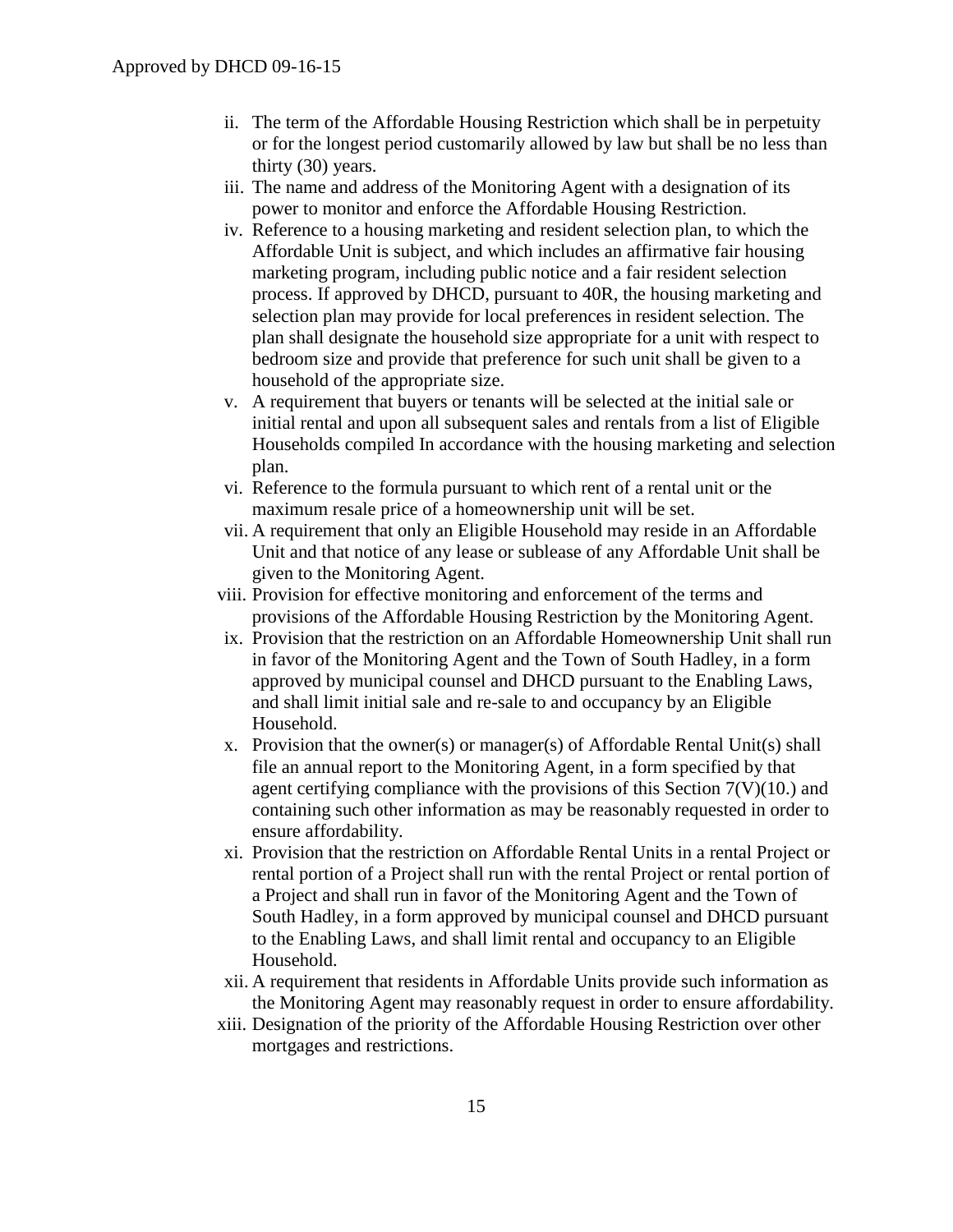- f. Administration The Monitoring Agent shall ensure the following (See Section  $7(V)(2.)$  Definitions):
	- i. Prices of Affordable Homeownership-Units are properly computed; rental amounts of Affordable Rental Units are properly computed.
	- ii. Income eligibility of households applying for Affordable Units is properly and reliably determined.
	- iii. The housing marketing and resident selection plan has been approved by DHCD pursuant to the Enabling Laws, conforms to all requirements and is properly administered.
	- iv. Sales and rentals are made to Eligible Households chosen in accordance with the housing marketing and resident selection plan with appropriate unit size for each household being properly determined and proper preference being given.
	- v. Affordable Housing Restrictions meeting the requirements of this section are recorded with the Hampshire County Registry of Deeds or Land Court. In the case where the Monitoring Agent cannot adequately carry out its administrative duties, upon certification of this fact by the Planning Board or by the Department of Housing and Community Development, the administrative duties shall devolve to and thereafter be administered by a qualified housing entity designated by the South Hadley Board of Selectmen.
- g. Costs of Housing Marketing and Selection Plan The housing marketing and selection plan may make provision for payment by the owner of reasonable costs to the Monitoring Agent and the owner shall pay reasonable costs to the Monitoring Agent to develop, advertise, and maintain the list of Eligible Households and to monitor and enforce compliance with affordability requirements.

In combination, the various documentation required under Section 10, to be submitted with an application for Plan Approval, shall include details about construction related to the provision, within the development, of units that are accessible to the disabled and appropriate for diverse populations, including households with children, other households, individuals, households including individuals with disabilities, and the elderly.

- **11. Plan Approval Procedures -** The Planning Board shall adopt and file with the Town Clerk Administrative Regulations relative to the application requirements and contents for Plan Review, subject to approval by the Massachusetts Department of Housing and Community Development. Plan approval procedures shall be as follows:
	- a. Pre-Application Requirements Prior to the submittal of a Plan for Plan Approval, a "Concept Plan" may be submitted to help guide the development of the definitive submission for project build out. Such Concept Plan shall reflect the following: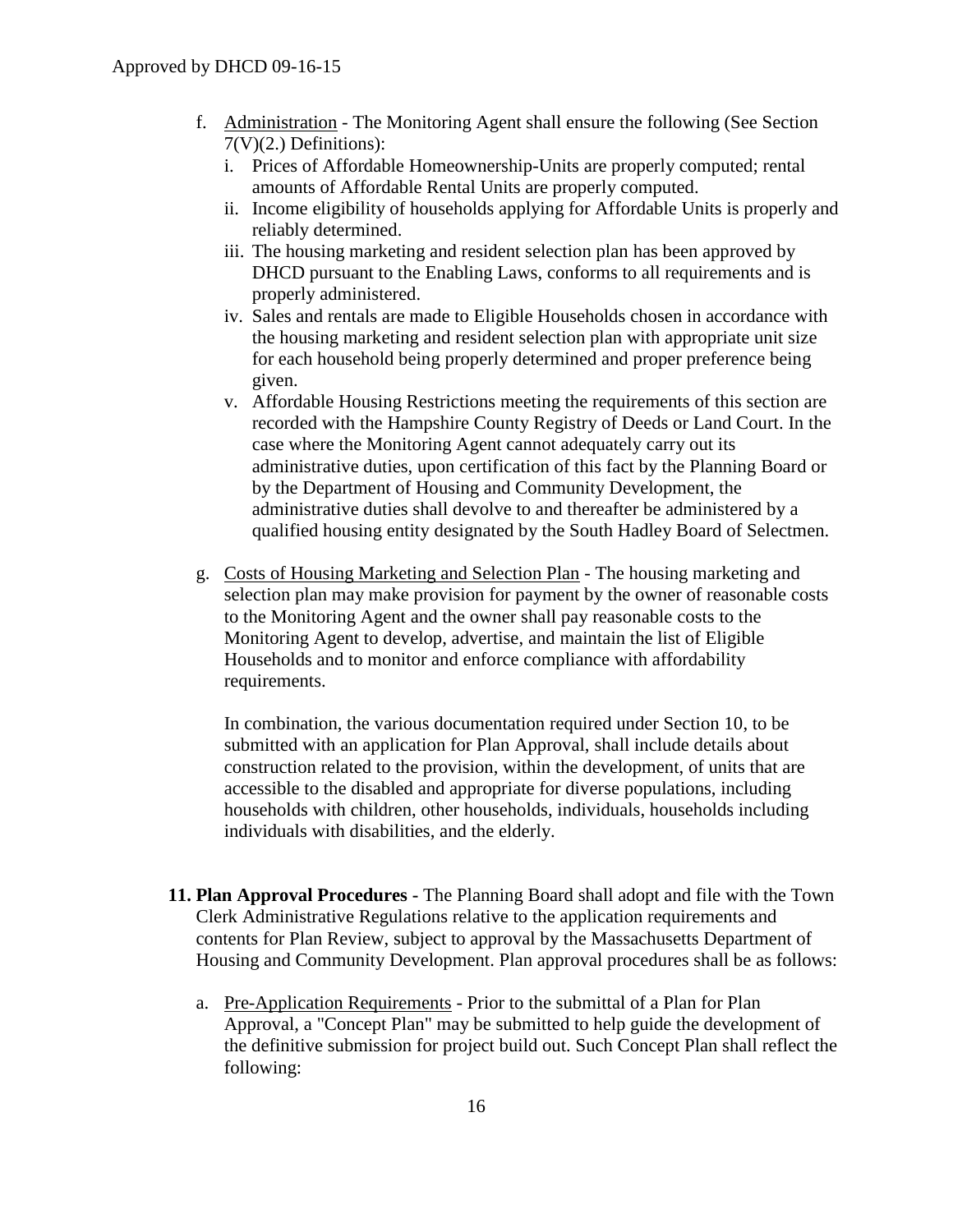- i. Overall building envelope areas
- ii. Open space and natural resource areas
- iii. General site improvements, drainage plans, groupings of buildings and proposed land uses
- iv. Anticipated parking spaces and locations
- v. Site vehicular access

The Concept Plan is intended to be used as a tool for both the Applicant and the Planning Board to ensure that the proposed Project design will be consistent with the Design Standards and other requirements of the SHFSGD.

- b. Application Procedures All Projects are subject to Plan Approval.
	- i. Submittal An application for Plan Approval shall be submitted in accordance with the requirements herein and further specified in the SHFSGD Administrative Regulations, on the form provided by the PAA along with the application fees set forth in the Administrative Regulations. The application shall be accompanied by such plans and other documents as required by the Administrative Regulations required to verify compliance with any of the provisions of this Section in a manner that, as defined in 760 CMR 59.02, does not Unduly Restrict development within the SHFSGD. In addition to the submission requirements of Administrative Regulations, an application for Plan Approval shall also include all of the following:
		- Development narrative including all uses, breakdown of square footage for each use, number of housing units and zoning summary.
		- Photos of adjacent properties and other properties impacted by the development project

All plans shall be prepared by certified architects or engineers as required by the Massachusetts Building Code and shall include all of the following:

- $\bullet$  Building plans all levels including roof
- Building elevations all sides including courty and interior lot elevations
- Massing perspective sketches or renderings illustrating the key elements of the development proposal within its context
- Proposed exterior lighting plan with photometric information
- Proposed stormwater management plan with rainwater calculations in accordance with the town's Stormwater management Bylaw regardless of the size of the land area being disturbed. However, if the Planning Board as the Stormwater Management Permitting Authority determines that the area of disturbance is so de minimis as to render calculations insignificant.
- The documents shall clearly differentiate between existing and proposed work by use of screened lines or color. Changes and revisions to subsequent submittals shall be prominently noted.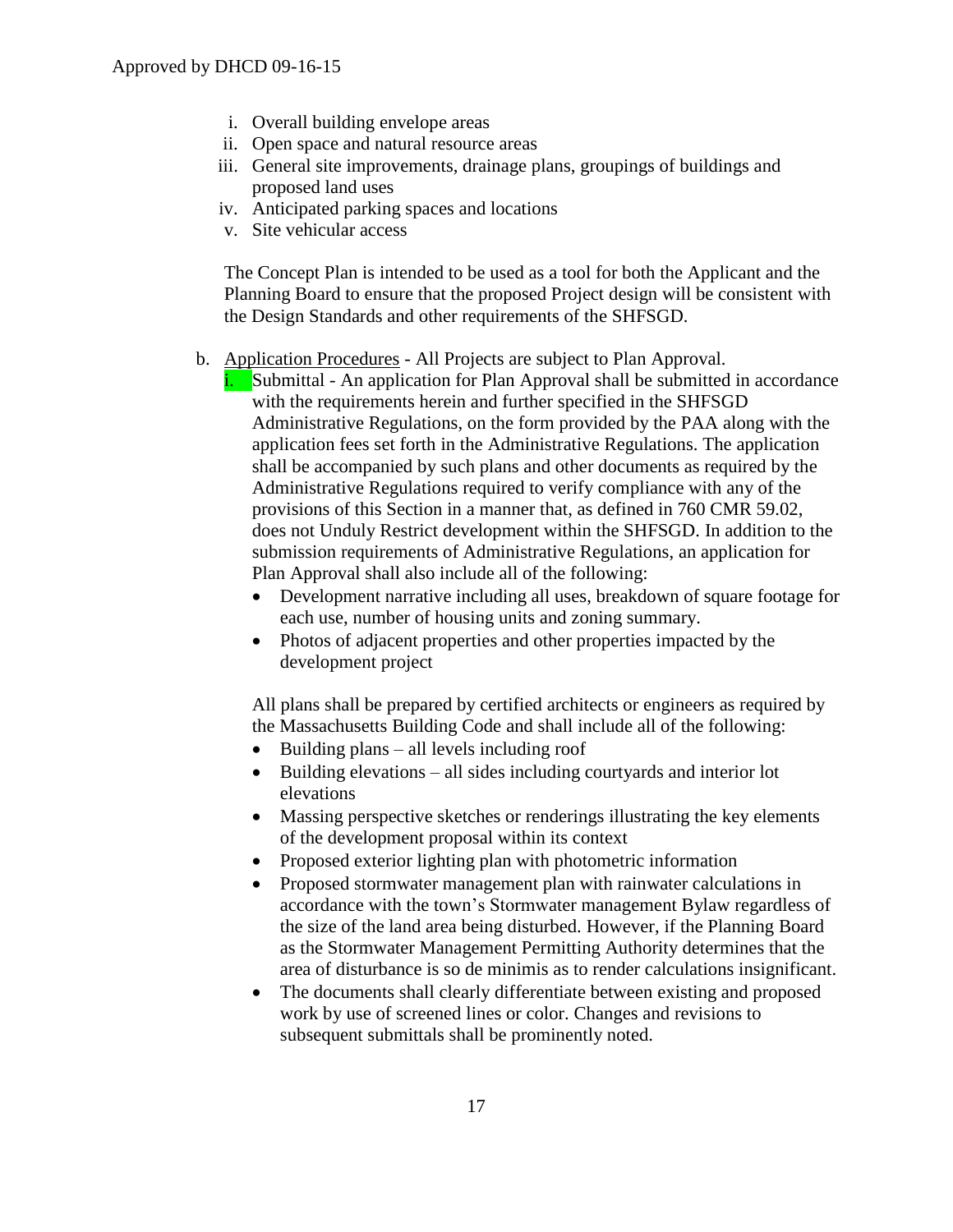An application for Plan Approval shall be filed by the Applicant with the Town Clerk. A copy of the application, including the date of filing certified by the Town Clerk, as well as the required number of copies of the application, shall be filed forthwith by the Applicant with the Planning Board. Application submissions must include a hard copy as well as an electronic copy in PDF and CAD format. Said filing shall include any required forms provided by the Planning Board. As part of any application for Plan Approval for a Development Project, the Applicant must submit the following documents to the Planning Board and the Monitoring Agent:

- Evidence that the Development Project complies with the cost and eligibility requirements of Section 7(V)(10);
- Development Project plans that demonstrate compliance with the design and construction standards of Section  $7(V)(10.)(c)$ ; and
- A form of Affordable Housing Restriction that satisfies the requirements of Section  $7(V)(10)(e)$ .
- Review Fees: The Applicant shall be required to pay for reasonable consulting fees to provide peer review of the application for the benefit of the Planning Board, pursuant to G.L. Chapter 40R, Section 11(a). Such fees shall be held by the Town of South Hadley in an interest-bearing escrow account, and shall be used only for expenses associated with the use of outside consultants employed by the Planning Board in reviewing the Plan application. Any surplus funds remaining after the completion of such review, including any interest accrued, shall be returned to the Applicant forthwith;
- ii. Circulation to Other Boards In accordance with the Requirements of Section 12. Site Plan Review, the Planning Board shall provide a copy of the application materials to all relevant municipal Boards, Departments, Commissions and Officials as determined by the Planning Board and, if the project is subject to Affordability requirements, the Monitoring Agent. These entities shall provide any written comments within 60 days of receipt of the plan and application.
- iii. Public Hearing and Time Limits The Planning Board shall hold a public hearing and review all applications according to the procedure specified in Massachusetts General Law Chapter 40A Section 11.

The decision of the Planning Board shall be made, and written notice of the decision filed with the Town Clerk within 120 days of receipt of the Application by the Town Clerk. This time may be extended by mutual agreement between the Planning Board and the Applicant by written agreement filed with the Town Clerk. Failure of the Planning Board to take action within said 120 days or the extended time shall be deemed an approval of the Plan Approval application.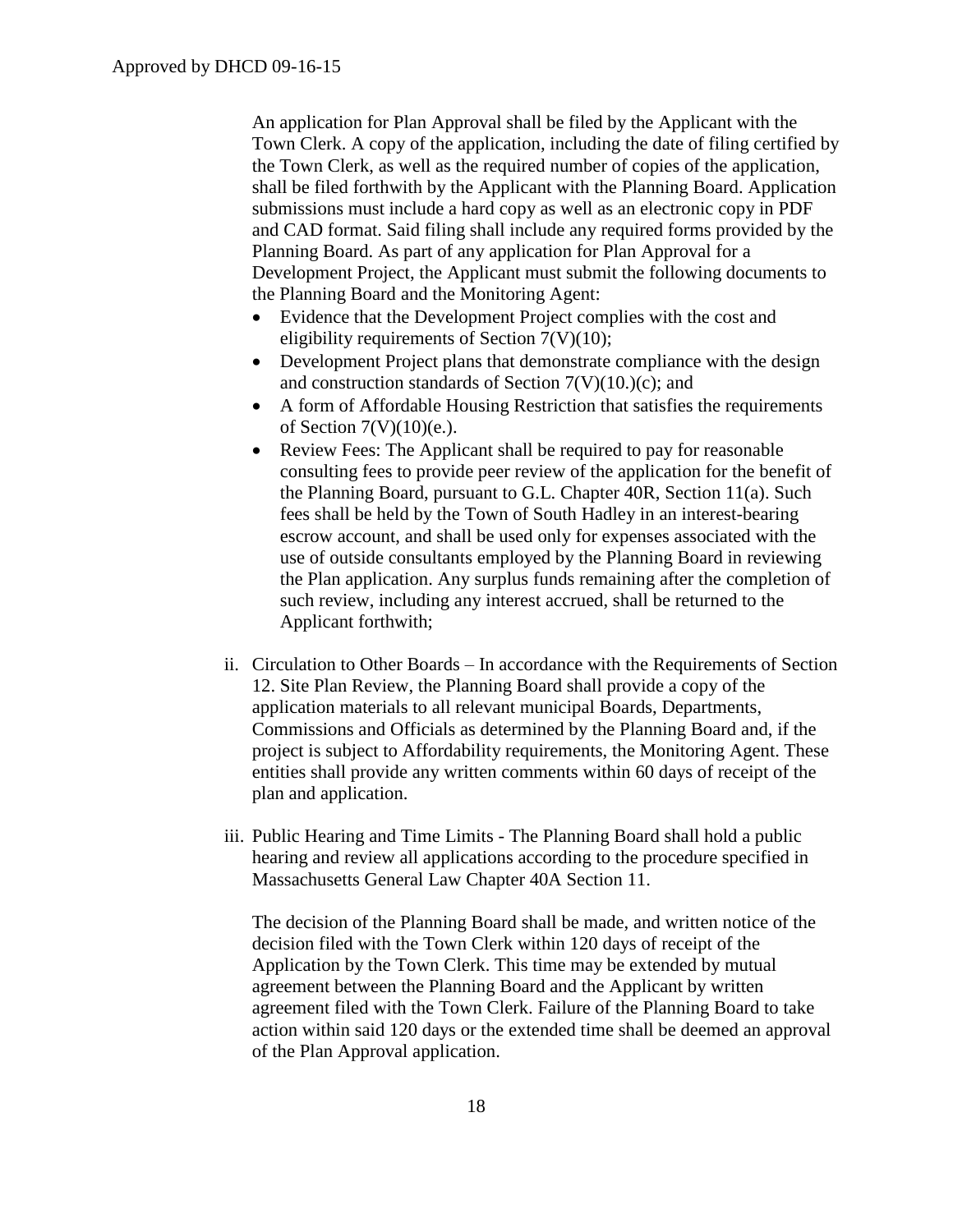- iv. Criteria for Plan Approval The Planning Board shall approve the Development Project upon the following findings:
	- a. The Applicant has submitted the required fees and information as set forth in the SHFSGD Administrative Regulations; and
	- b. The proposed Development Project as described in the application meets all of the requirements and standards set forth in this Section, applicable Design Standards and the SHFSGD Administrative Regulations, or a waiver has been granted there from; and
	- c. Any extraordinary adverse potential impacts of the Project on nearby properties have been adequately mitigated. For a Project subject to Affordable Housing requirements, compliance with Condition b. above shall include written confirmation by the Monitoring Agent that all Affordable Housing requirements have been satisfied.
- v. Criteria for Plan Denial A Plan Approval application may be disapproved only where the Planning Board finds that:
	- d. The applicant has not submitted the required fees and information as set forth in the SHFSGD Administrative Regulations; or
	- e. The Project as described in the application does not meet all the requirements and standards set forth in this Section, applicable Design Standards and the SHFSGD Administrative Regulations, or that a required waiver there from has not been granted; or
	- f. It is not possible to adequately mitigate significant project impacts on nearby properties by means of suitable conditions.
- **12. Waivers -** Upon request of the Applicant, the Planning Board may waive dimensional and other requirements, including design standards, with conditions, in the interests of design flexibility and overall project quality, and upon a finding of consistency of such variation with the overall purpose and objectives of the SHFSGD and the South Hadley Master Plan, and if it finds that such waiver will allow the project to achieve the density, affordability, mix of uses and/or physical character allowed under this Section. Notwithstanding anything to the contrary in this Zoning Bylaw, the Affordable Housing provisions of Section 7(V)(10.) shall not be waived. The Planning Board will also take into consideration the following items when considering a waiver:
	- a. High performance energy efficient buildings and construction methods.
	- b. Projects with publicly accessible open space.
	- c. Projects that include retail and restaurants located on street level.
	- d. A demonstrated shared parking initiative that makes efficient use of land and existing parking supply.
	- e. The preservation or rehabilitation of historic properties or other buildings considered significant to the Town.

#### **13. Plan Changes After Approval by Planning Board**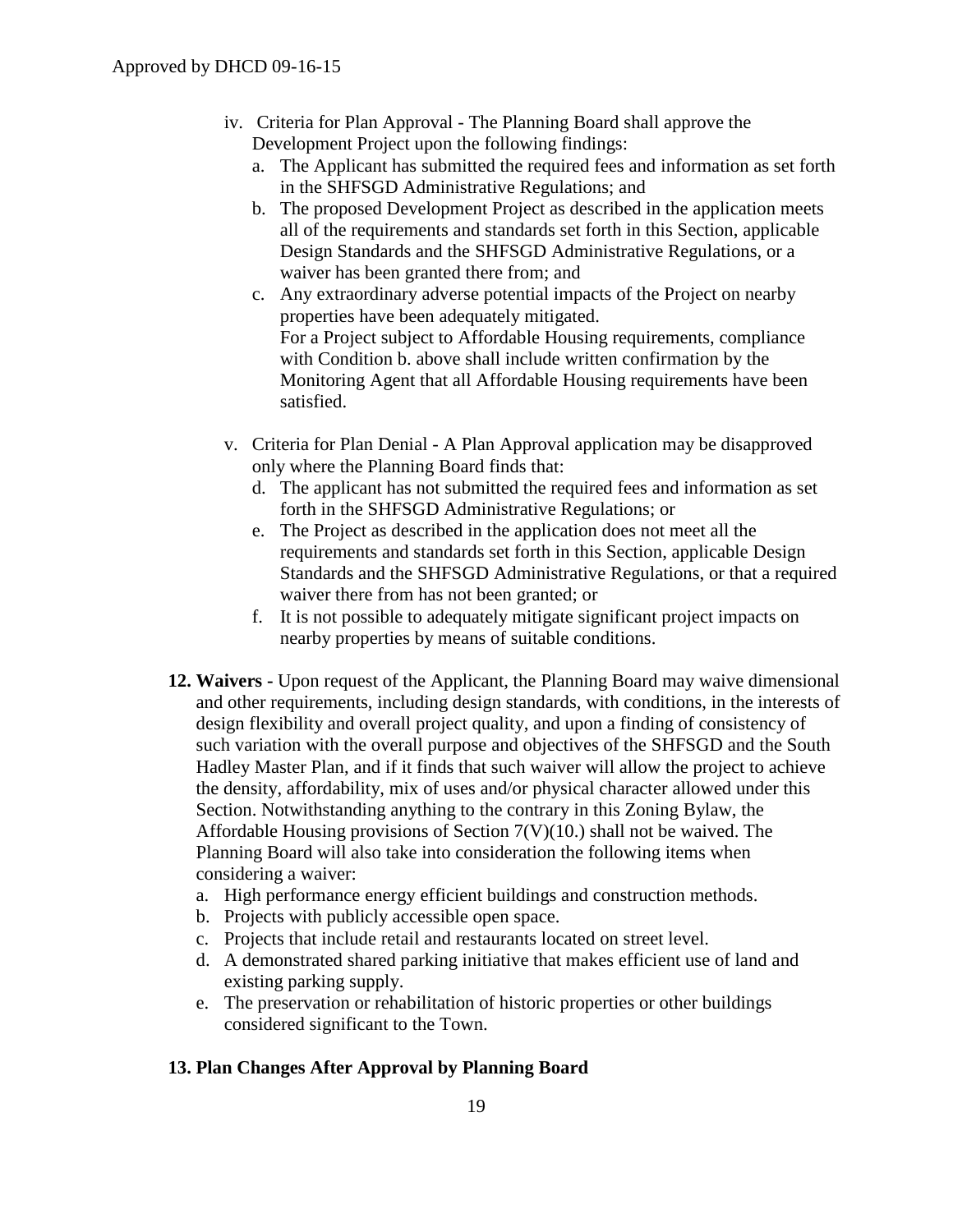- a. Minor Plan Changes After Plan Approval, an Applicant may apply to make minor changes in a Development Project that do not affect the overall build out or building envelope of the site, or provision of open space, number of housing units, or housing need or affordability features. Such minor changes must be submitted to the Planning Board on redlined prints of the approved plan, reflecting the proposed change, and on application forms provided by the Planning Board. The Planning Board may authorize such changes at any regularly scheduled meeting, without the need to hold a public hearing. The Planning Board shall set forth any decision to approve or deny such minor change by motion and written decision, and provide a copy to the Applicant for filing with the Town Clerk.
- b. Major Plan Changes Those changes deemed by the Planning Board to constitute a major change in a Development Project because of the nature of the change in relation to the prior approved plan, or because such change cannot be appropriately characterized as a minor change as described above, shall be processed by the Planning Board as a new application for Plan Approval pursuant to this Section.
- **14. Fair Housing Requirement -** All Development Projects within the SHFSGD shall comply with applicable federal, state and local fair housing laws.
- **15. Project Phasing -** The Planning Board may allow a Project to be phased at the request of the applicant or to mitigate any extraordinary adverse impacts on nearby properties and provided that the submission shows the full build-out of the Project and all associated impacts as of the completion of the final phase and subject to approval of the Planning Board. For projects that are approved and developed in phases, the proportion of Affordable units shall be no less than the minimum percentage required for the district as a whole.
- **16. Decisions -** The Planning Board shall issue to the applicant a copy of its decision containing the name and address of the owner, identifying the land affected and the plans that were the subject of the decision and certifying that a copy of the decision has been filed with the Town Clerk. If 20 days have elapsed after the decision has been filed with the Town Clerk without an appeal having been filed, or if such appeal having been filed is dismissed or denied, or if a plan is approved by reason of the failure of the Planning Board to timely act, the Town Clerk shall so certify on a copy of the decision. A copy of said decision shall be filed with the Registry of Deeds.

A Plan Approval shall remain valid and run with the land indefinitely, provided that construction has commenced within two years after the decision is issued, which time shall be extended by the time required to adjudicate an appeal and which time shall be extended if the project proponent is actively pursuing other required permits or there is other good cause for failure to commence.